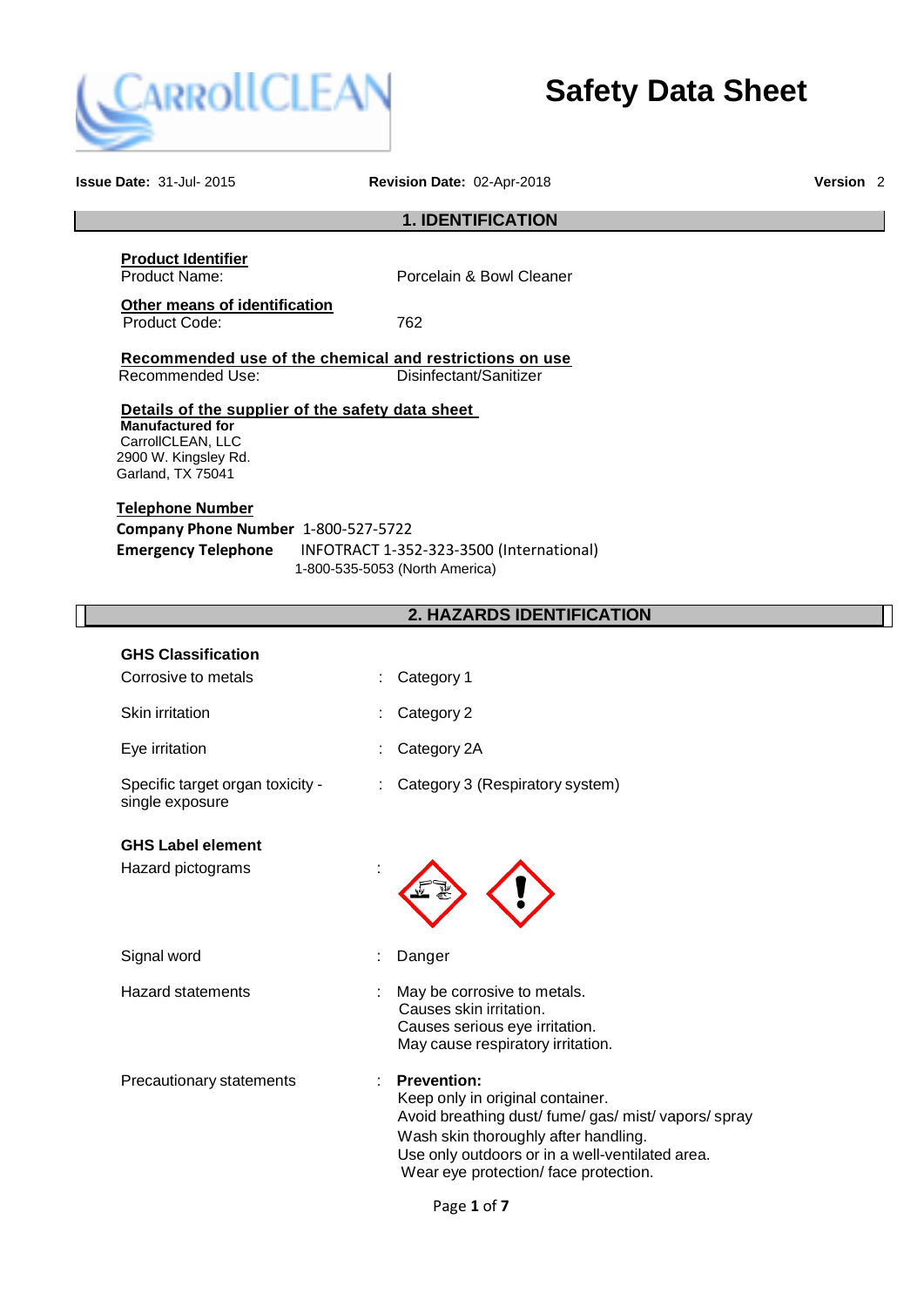Wear protective gloves.

# **Response:**

IF ON SKIN: Wash with plenty of soap and water.

IF INHALED: Remove person to fresh air and keep comfortable for breathing. Call a POISON CENTER or doctor/physician if you feel unwell.

IF IN EYES: Rinse cautiously with water for several minutes. Remove contact lenses, if present and easy to do. Continue rinsing.

If skin irritation occurs: Get medical advice/ attention. If eye irritation persists: Get medical advice/ attention. Take off contaminated clothing and wash before reuse.

Absorb spillage to prevent material damage.

# **Storage:**

Store in a well-ventilated place. Keep container tightly closed. Store locked up.

Store in corrosive resistant stainless steel container with a resistant inner liner.

## **Disposal:**

Dispose of contents/ container to an approved waste disposal plant.

### **Other hazards**

None known.

# **3. COMPOSITION/INFORMATION ON INGREDIENTS**

### **Hazardous Components**

| <b>Chemical Name</b>                                                      | CAS-No.    | Concentration (%) |
|---------------------------------------------------------------------------|------------|-------------------|
| Quaternary ammonium compounds, di-C8-10-<br>alkyldimethyl, chlorides      | 68424-95-3 | 0.50              |
| Quaternary ammonium compounds, benzyl-C12-<br>16-alkyldimethyl, chlorides | 68424-85-1 | 0.30              |
| Water                                                                     | 7732-18-5  | $90.00 - 100.00$  |
| Hydrogen chloride                                                         | 7647-01-0  | 10.00             |
| Nonyl phenol ethoxylate                                                   | 9016-45-9  | $1.00 - 5.00$     |

### **4. FIRST-AID MEASURES**

| If inhaled              | Move to fresh air.<br>÷<br>If breathing is irregular or stopped, administer artificial respiration.<br>Give oxygen.<br>First aider needs to protect himself.<br>Call a physician immediately. |
|-------------------------|-----------------------------------------------------------------------------------------------------------------------------------------------------------------------------------------------|
| In case of skin contact | : Take off all contaminated clothing immediately.<br>After contact with skin, wash immediately with plenty of soap and<br>water.<br>Call a physician immediately                              |

# **5. FIRE-FIGHTING MEASURES**

| Suitable extinguishing media            |  | Water spray<br>Dry powder<br>Foam        |
|-----------------------------------------|--|------------------------------------------|
| Specific hazards during<br>firefighting |  | : Heating or fire can release toxic gas. |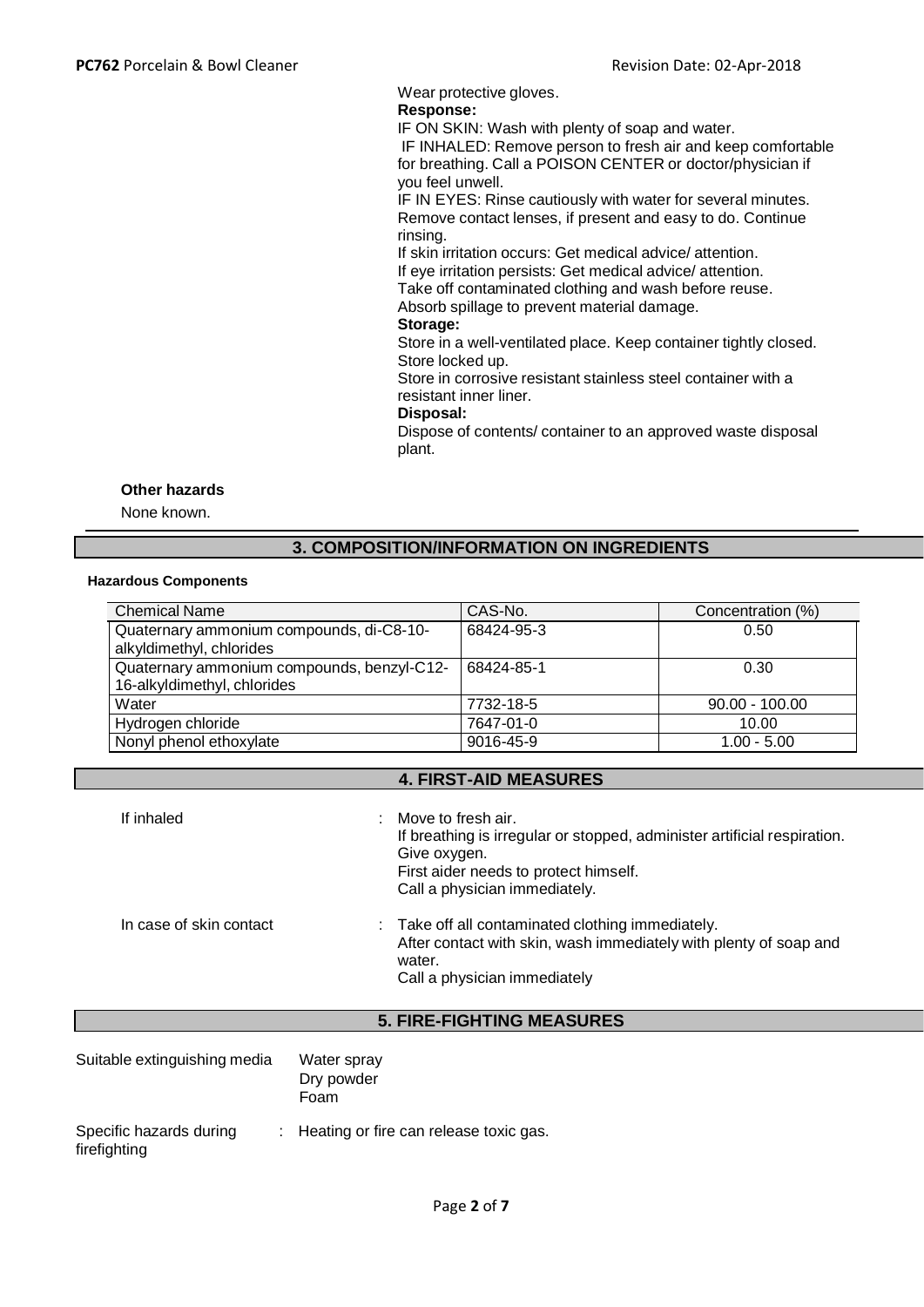| Further information                              | Use water spray to cool unopened                                           |
|--------------------------------------------------|----------------------------------------------------------------------------|
|                                                  | containers.                                                                |
| Special protective<br>equipment for firefighters | $\cdot$ In the event of fire, wear self-<br>contained breathing apparatus. |

## **6. ACCIDENTAL RELEASE MEASURES**

| Personal precautions,<br>protective equipment and<br>emergency proce- dures | ÷ | Use respirator when<br>performing operations<br>involving potential exposure<br>to vapour of the product.                                                                                                                                            |
|-----------------------------------------------------------------------------|---|------------------------------------------------------------------------------------------------------------------------------------------------------------------------------------------------------------------------------------------------------|
| Environmental precautions                                                   |   |                                                                                                                                                                                                                                                      |
| General advice                                                              |   | Do not flush into surface<br>water or sanitary sewer<br>system.                                                                                                                                                                                      |
| Methods and<br>materials for<br>containment and<br>cleaning up              | ÷ | Contain spillage, and then<br>collect with non-combustible<br>absorbent material, (e.g.<br>sand, earth, diatomaceous<br>earth, vermiculite) and place<br>in container for disposal<br>according to local / national<br>regulations (see section 13). |

# **7. HANDLING AND STORAGE**

| Advice on safe handling     | Avoid contact with skin and eyes.<br>Provide sufficient air exchange and/or exhaust in work rooms. |
|-----------------------------|----------------------------------------------------------------------------------------------------|
| Conditions for safe storage | : Keep container tightly closed and dry.                                                           |

### **8. EXPOSURE CONTROLS/PERSONAL PROTECTION**

## **Components with workplace control parameters**

| Components        | CAS-No.   | Value type<br>(Form of<br>exposure) | Control parame-<br>ters / Permissi-<br>ble concentra-<br>tion | <b>Basis</b>     |
|-------------------|-----------|-------------------------------------|---------------------------------------------------------------|------------------|
| Hydrogen chloride | 7647-01-0 |                                     | 2 ppm                                                         | <b>ACGIH</b>     |
|                   |           | Ceil_Time                           | 5 ppm                                                         | NIOSH/GUIDE      |
|                   |           |                                     | $7$ mg/m $3$                                                  |                  |
|                   |           |                                     | 5 ppm                                                         | OSHA_TRANS       |
|                   |           |                                     | $7$ mg/m $3$                                                  |                  |
|                   |           |                                     | 5 ppm                                                         | Z <sub>1</sub> A |
|                   |           |                                     | $7$ mg/m $3$                                                  |                  |
|                   |           | TLV-C                               | 2 ppm                                                         | CAD ON OEL       |

# **Appropriate engineering controls**

## **Personal protective equipment**

Respiratory protection : In the case of vapor formation use a respirator with an approved filter.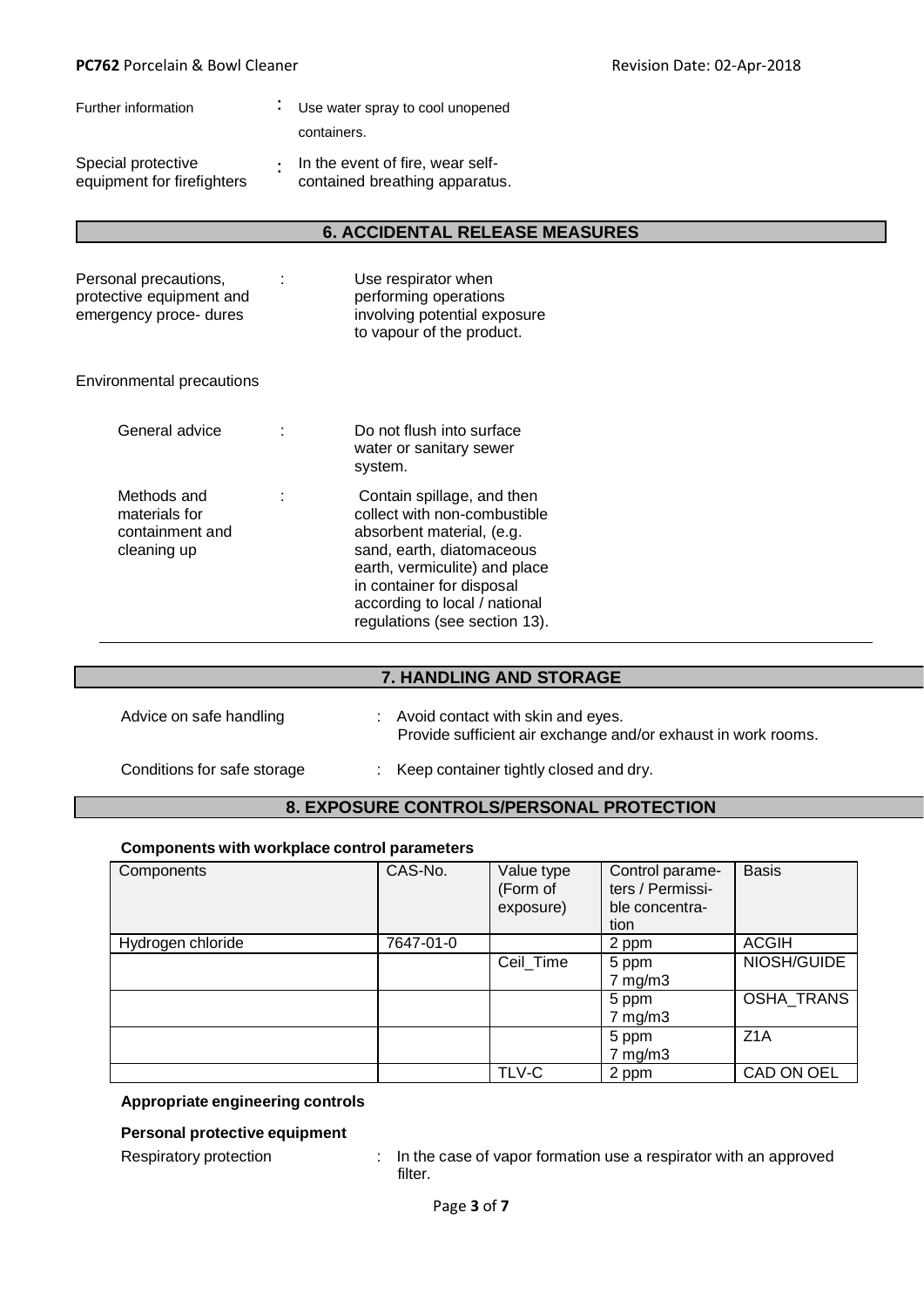| Hand protection          |                                                                                                                                                                                                                           |
|--------------------------|---------------------------------------------------------------------------------------------------------------------------------------------------------------------------------------------------------------------------|
| Remarks                  | Wear suitable gloves. Take note of the information given by the<br>producer concerning permeability and break through times, and of<br>special workplace conditions (mechanical strain, duration of con-<br>tact).        |
| Eye protection           | : Tightly fitting safety goggles<br>Face-shield                                                                                                                                                                           |
| Skin and body protection | Choose body protection according to the amount and concentra-<br>tion of the dangerous substance at the work place.<br>Rubber or plastic apron<br>Rubber or plastic boots                                                 |
| Hygiene measures         | Wash hands before breaks and immediately after handling the<br>÷.<br>product.<br>Avoid contact with skin, eyes and clothing.<br>Remove and wash contaminated clothing and gloves, including<br>the inside, before re-use. |

| <b>9. PHYSICAL AND CHEMICAL PROPERTIES</b> |
|--------------------------------------------|
| $:$ liquid                                 |

| Appearance                          | $\ddot{\phantom{a}}$ | liquid                |
|-------------------------------------|----------------------|-----------------------|
| Colour                              | İ,                   | green                 |
| Odour                               | t                    | mint                  |
| <b>Odour Threshold</b>              |                      | no data available     |
| рH                                  | ÷                    | < 1                   |
| Melting point/freezing point        | ÷                    | no data available     |
| Boiling point/boiling range         | t.                   | no data available     |
| Flash point                         | t                    | no data available     |
| Evaporation rate                    | ۹                    | no data available     |
| Upper explosion limit               | ÷                    | no data available     |
| Lower explosion limit               | ÷                    | no data available     |
| Vapour pressure                     | ÷                    | no data available     |
| Relative vapour density             | ÷                    | no data available     |
| Relative density                    | t                    | no data available     |
| Density                             | t,                   | 1.04 g/cm3 (25 $°C$ ) |
| Solubility(ies)<br>Water solubility | t                    | soluble               |
| Partition coefficient: n-           |                      | octanol/water         |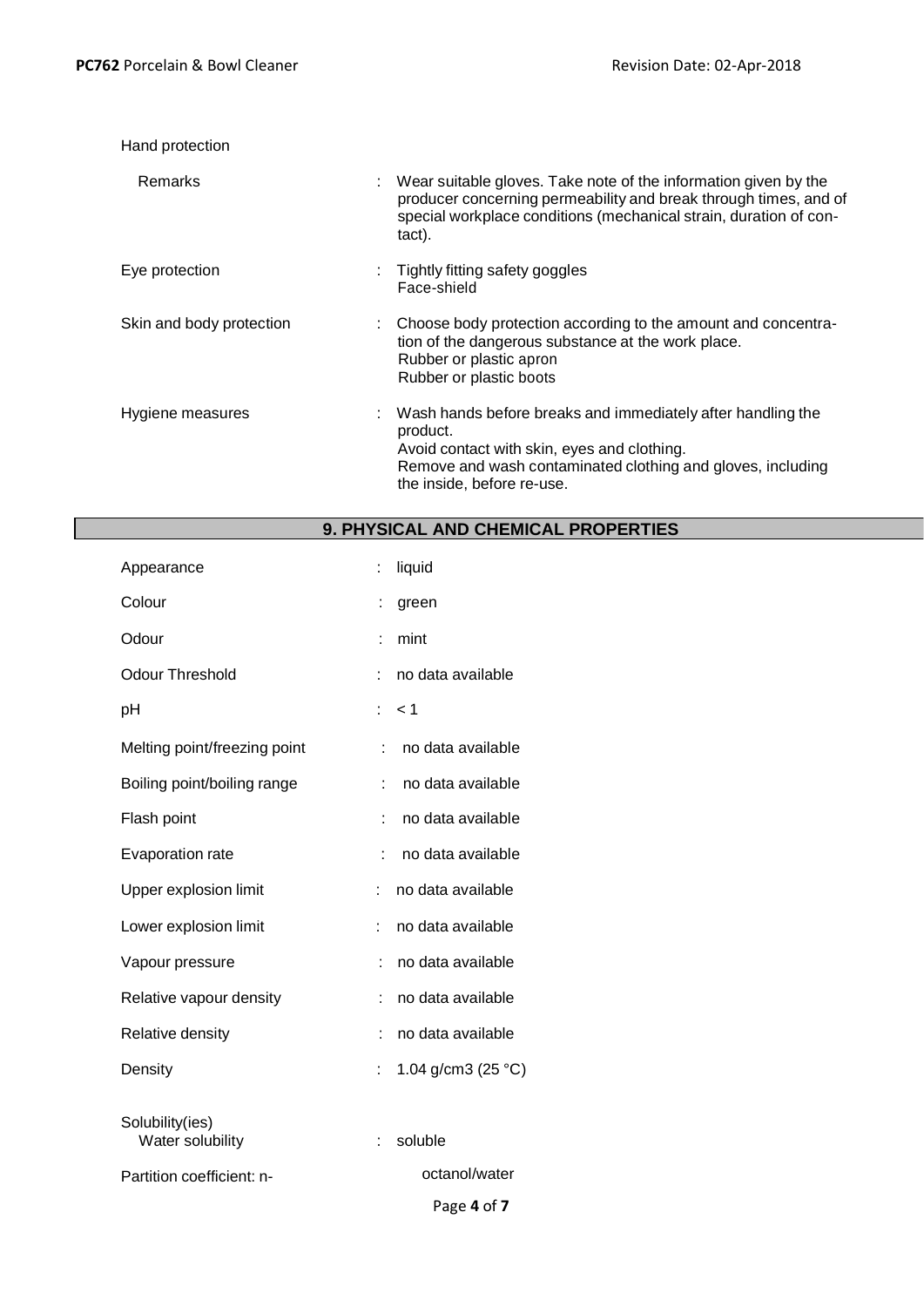### **PC762** Porcelain & Bowl Cleaner **Revision Date: 02-Apr-2018**

: no data available

Auto-ignition temperature : no data available

| Decomposition temperature | no data available |
|---------------------------|-------------------|
| Viscosity, dynamic        | no data available |
| Viscosity, kinematic      | no data available |

# **10. STABILITY AND REACTIVITY**

| Reactivity                         | Stable under recommended storage conditions.<br>t. |  |
|------------------------------------|----------------------------------------------------|--|
| Possibility of hazardous reactions | : None known. Stable                               |  |
| Conditions to avoid                | : None known.                                      |  |
| Incompatible materials             | : None known.                                      |  |

# **11. TOXICOLOGICAL INFORMATION**

Information on likely routes of exposure: Eyes Skin Ingestion Inhalation

| Skin irritation                   | Remarks: Causes skin burns. Information given is based on data<br>obtained from similar substances.       |
|-----------------------------------|-----------------------------------------------------------------------------------------------------------|
| Serious eye damage/eye irritation |                                                                                                           |
| Eye irritation                    | Remarks: Severe eye irritation<br>Information given is based on data obtained from similar<br>substances. |
|                                   | <b>12. ECOLOGICAL INFORMATION</b>                                                                         |

## **Ecotoxicity**

no data available

**Persistence and degradability**

no data available **Bioaccumulative potential**

#### **Components: Hydrogen chloride**

Partition coefficient: n- octanol/water: log Pow: .025

## **Mobility in soil**

no data available

### **Other adverse effects**

Additional ecological information : There is no data available for this product.

### **13. DISPOSAL CONSIDERATIONS**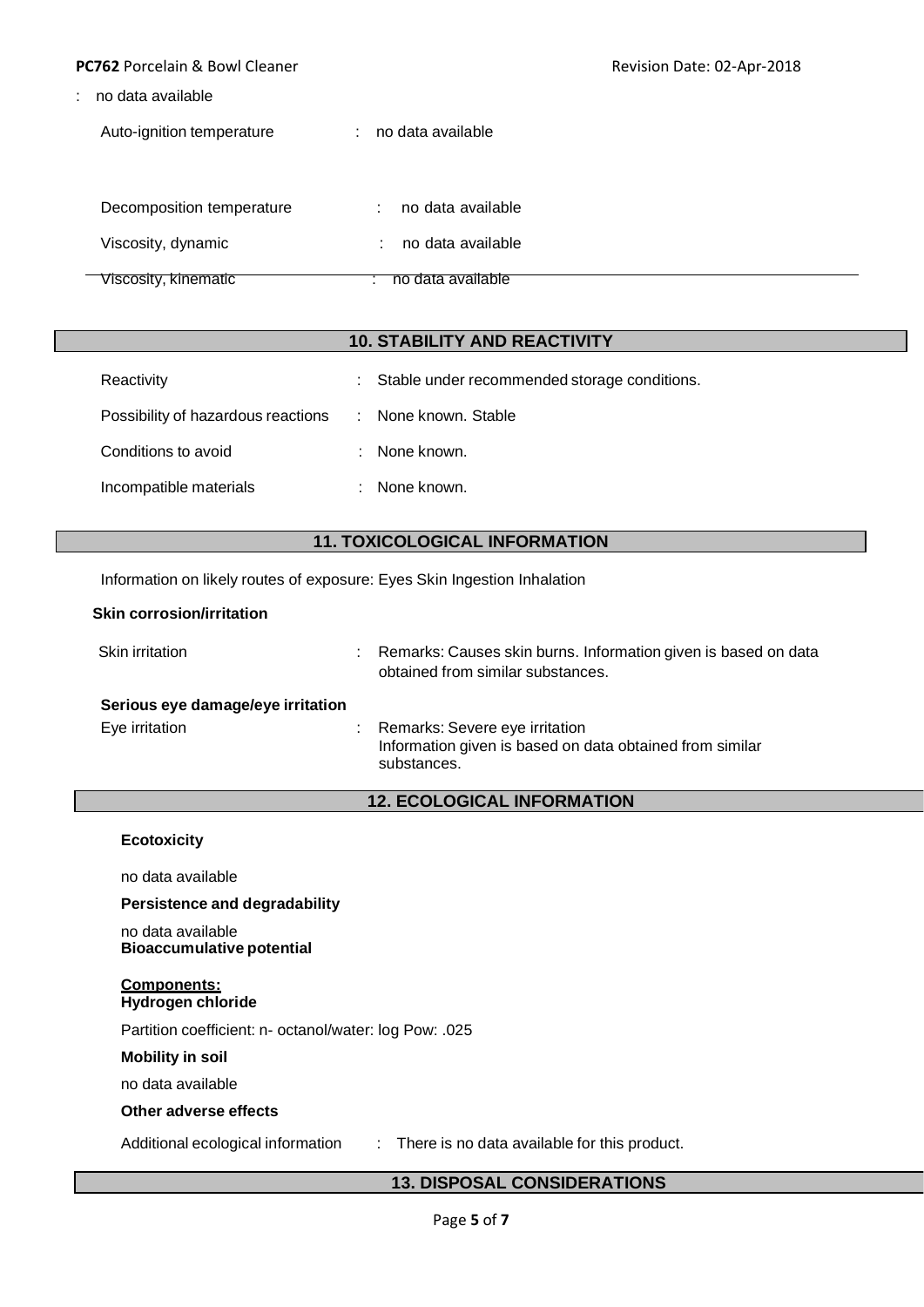| <b>PC762</b> Porcelain & Bowl Cleaner<br><b>Disposal methods</b><br>Waste from residues<br>Contaminated packaging |                                                          | Revision Date: 02-Apr-2018                       |  |  |
|-------------------------------------------------------------------------------------------------------------------|----------------------------------------------------------|--------------------------------------------------|--|--|
|                                                                                                                   |                                                          |                                                  |  |  |
|                                                                                                                   |                                                          | Dispose of in accordance with local regulations. |  |  |
|                                                                                                                   |                                                          | Dispose of as unused product.                    |  |  |
|                                                                                                                   |                                                          | <b>14. TRANSPORT INFORMATION</b>                 |  |  |
| <b>DOT</b>                                                                                                        | UN number                                                | :3264                                            |  |  |
|                                                                                                                   | Proper shipping name                                     | : CORROSIVE LIQUID, ACIDIC,<br><b>INORGANIC</b>  |  |  |
|                                                                                                                   | <b>Transport hazard class</b><br>Packing group<br>Labels | : 8<br>: II<br>: 8                               |  |  |
|                                                                                                                   | <b>Emergency Response Guidebook</b><br>Number            | : 153                                            |  |  |
|                                                                                                                   | <b>Environmental hazards</b>                             | : no                                             |  |  |

# **15. REGULATORY INFORMATION**

| Signal word       | : DANGER!                                      |
|-------------------|------------------------------------------------|
| Hazard statements | : Causes substantial but temporary eye injury. |
|                   | Harmful if absorbed through skin.              |
|                   | Corrosive, Causes skin burns.                  |
|                   | Corrosive. Causes irreversible eye damage.     |

# **EPCRA - Emergency Planning and Community Right-to-Know Act**

# **CERCLA Reportable Quantity**

| Components        | CAS-No.   | Component RQ<br>(lbs) | Calculated<br>product RQ<br>(lbs) |
|-------------------|-----------|-----------------------|-----------------------------------|
|                   |           |                       |                                   |
| Hydrogen chloride | 7647-01-0 | 5000                  | 50000                             |

| SARA 311/312 Hazards | Acute Health Hazard |                        |           |        |
|----------------------|---------------------|------------------------|-----------|--------|
|                      |                     | Hydrogen chlo-<br>ride | 7647-01-0 | $10\%$ |
|                      |                     | Hydrogen chlo-<br>ride | 7647-01-0 | $10\%$ |

# **SARA 302**

# **US State Regulations**

# **Massachusetts Right To Know**

# **Pennsylvania Right To Know**